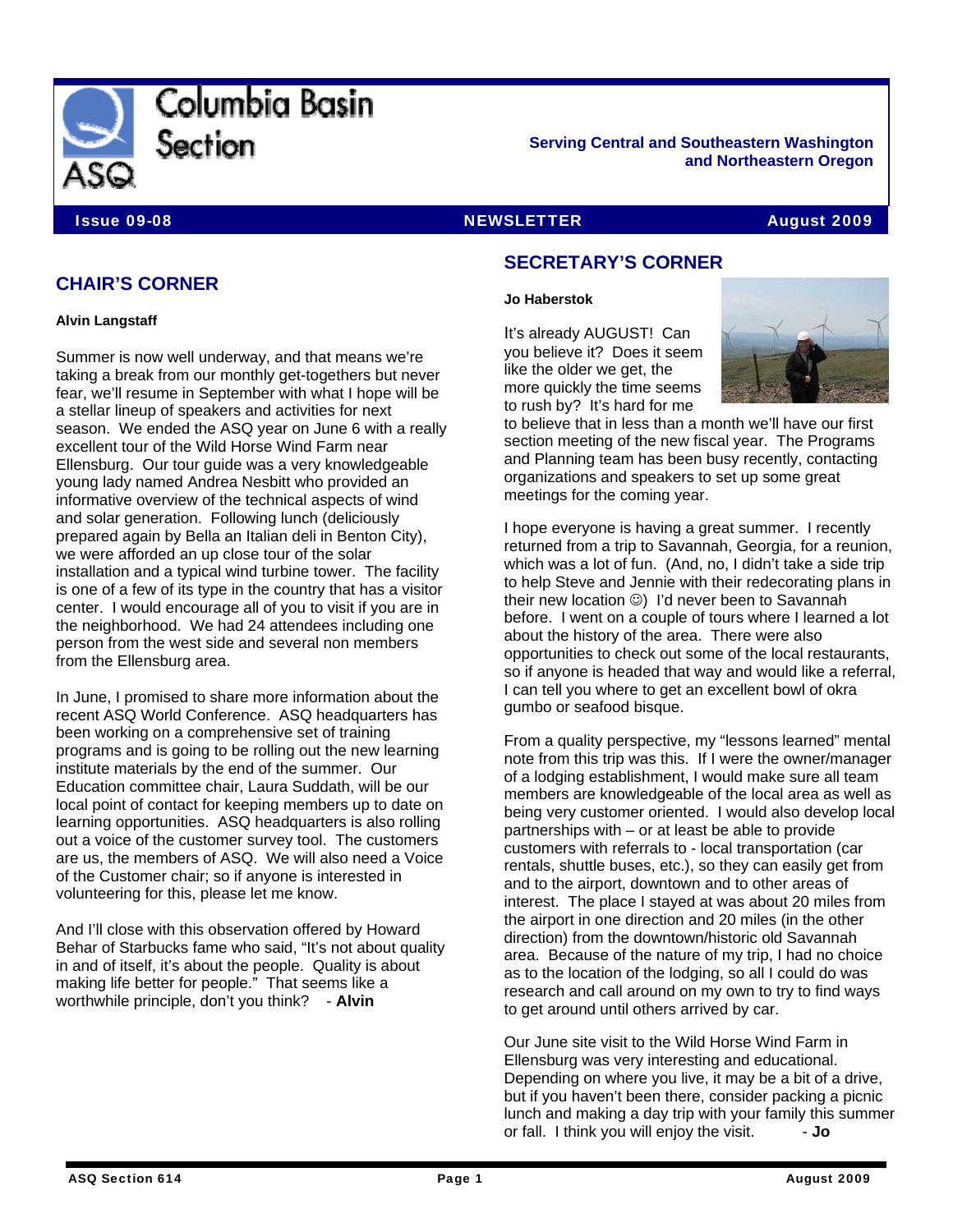

# **September 8, 2009 Meeting American Society for Quality**

**Columbia Basin Section 614**



**Tuesday, September 8, 2009** 

**LOCATION:**  Shilo Inn

50 Comstock Richland, Washington

5:30 p.m. - Check in/Networking and no-host cocktail service 6:00 p.m. - Dinner 7:00 p.m. - Presentation

#### **DINNER BUFFET:**

The Chef and crew at O'Callahan's Restaurant always provide a fine and varied buffet dinner for us at the Shilo Inn. The buffet usually includes two entree choices, plus accompanying vegetable, a number of tasty salads, and a vegetable and/or fruit tray.

Your choice of coffee, tea or decaf is included with dinner. And don't forget to save room for dessert!

#### **Cost:**

\$17 ASQ members \$20 non members \$5 presentation only

Reservations are requested by September 3. Send an e-mail to *panda\_2@charter.net* with your name, phone number, company affiliation, and type of reservation, or call Alvin at 371-2221.

NOTE: All no shows will be billed unless canceled 48 hours in advance.

For more information about ASQ, our local section, and other upcoming events, check our website at www.asq614.org/.

# **"Keeping Things Fresh - Yoke's Focus on Quality"**

# **Darrell Toombs - Manager West Richland Yoke's**

From the time Marshall and Harriet Yoke opened their first 2,500 square foot store in 1946, through the expansion from the 1960's through the

1990's, Yoke's has always managed to keep the customer as its first priority. A constant innovator within the industry, Yoke's became the region's first true Supermarket in 1955 by offering a Snack Bar with prepared meals. In 1975, Chuck Yoke opened one of the region's first "Warehouse Market" formats, allowing customers to mark their own items and save



money. He later became one of the first in the area to add full-service delis, pharmacies and floral departments. And because Chuck believed so much in the people that helped him build the Yoke's grocery empire, he sold the stores to his employees in 1990, leading the way for employee-owned enterprise in our area.

As "your neighborhood grocer," Yokes is about more than just stocking nature's best products at a fair price - it's a promise to create a better experience, in and beyond the store. It's rounding up the freshest local products from area farms. It's remaining locally owned, employee-owned, and active in our communities. It's a focus on environment, finding innovative ways to offer a greener shopping experience. But above all, it's a commitment to help customers live the fresh life.

Darrell Toombs has managed the West Richland store since it opened in 2006. He is a native of Spokane, Washington, where he began working for Yoke's over 19 years ago."

Join us on September 8 to hear more from Darrell about Yoke's methods of keeping the focus on customer quality, including the voluntary on-line customer feedback surveys and their emphasis on offering locally grown products.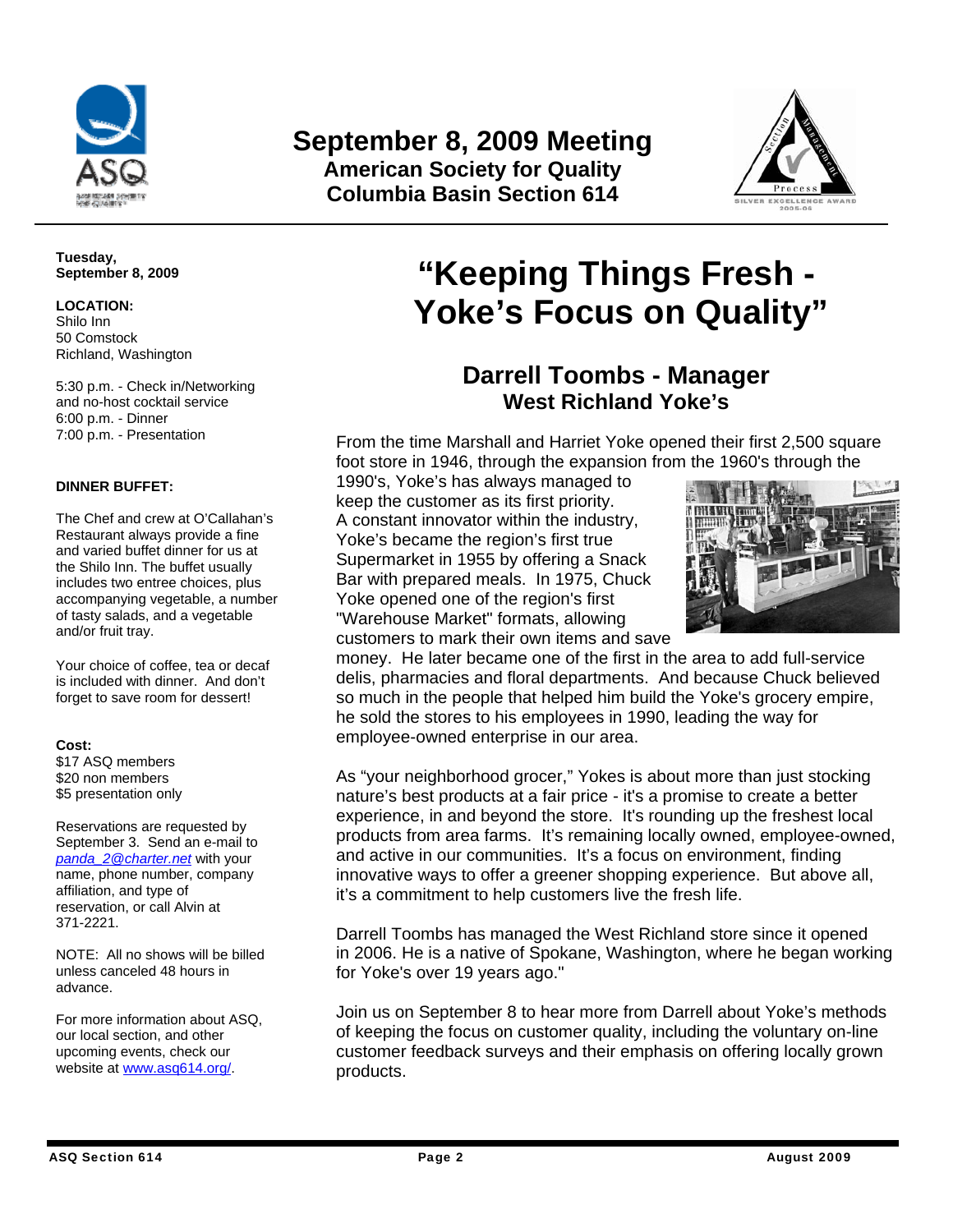### **Using Linked-In to Expand Your Professional Network**

#### **Dennis R. Arter, FASQ**

Of course you've heard of the buzz surrounding *social networking*, including FaceBook, MySpace, and Twitter. Jeff Jarvis even wrote a book about it, titled What Would Google Do? What you may not know is that these community tools can help you professionally.

Plaxo (an online address book and social networking service) started out a couple of years ago as a way to easily keep your contacts up-to-date. You uploaded your Outlook data and Plaxo sent messages to these contacts asking if the information was still current. It was a bit intrusive and did not have a huge user base. A couple years ago, an ex-Google employee decided to start a different company. His idea was to serve the business community with simple (Google-like) tools to build your network, ask questions, form associations and look for work. It was the right idea at the right time. Linked-In is now used by professionals all over the world.

To register, go to http://linkedin.com. The price is right (FREE). By entering your employment and education history, Linked-In will automatically suggest people you might know. Upload your mail addresses and Linked-In will tell you which of them is already a member. There's even a status window like Twitter to tell your network what projects you are working on.

But the real value of Linked-In is the group feature. Anyone can start a group – about any topic. Others can join that group and start discussions, share news and provide answers. Looking for a job? In the ten groups I belong to (mostly quality), there are probably 100 new postings a day of people and jobs available – all around the world. A simple search of the groups containing "ASQ" in the name yielded over 60 communities. See the table below for my search results of those with at least 100 members.

| <b>Name</b>                        | <b>Members</b> | <b>Name</b>                      | <b>Members</b> |
|------------------------------------|----------------|----------------------------------|----------------|
| American Society for Quality       | 9000           | <b>Biomedical Division</b>       | 1600           |
| Lean Enterprise Division           | 1300           | <b>Service Quality Division</b>  | 900            |
| <b>ASQ</b>                         | 600            | Women in Quality                 | 500            |
| Software Division                  | 400            | SS Green Belt Handbook           | 400            |
| <b>Quality Management Division</b> | 300            | <b>Raleigh Section</b>           | 300            |
| Indianapolis Section               | 200            | <b>Audit Division</b>            | 200            |
| <b>Silicon Valley Software</b>     | 200            | <b>Quality Progress Magazine</b> | 200            |
| <b>Minneapolis Section</b>         | 200            | Fellows                          | 100            |
| Certified Quality Mgr.             | 100            | <b>SF Bay Area Sections</b>      | 100            |
| Cert. SS Black Belt                | 100            | <b>Grand Rapids Section</b>      | 100            |
| No. Virginia Section               | 100            | Design & Const. Division         | 100            |
| Supply Chain Mgmt                  | 100            | <b>Healthcare Division</b>       | 100            |

## **SECTION MEMBERSHIP**

As of August 3, 2009 there are 75 members in our Section. Our newest members are:

#### **Terry Johns**

#### **David Ellingson**

 As new members, Terry and David are each eligible to receive one free dinner at an upcoming Section 614 meeting. We look forward to meeting you in person, so be sure to make your reservations soon!